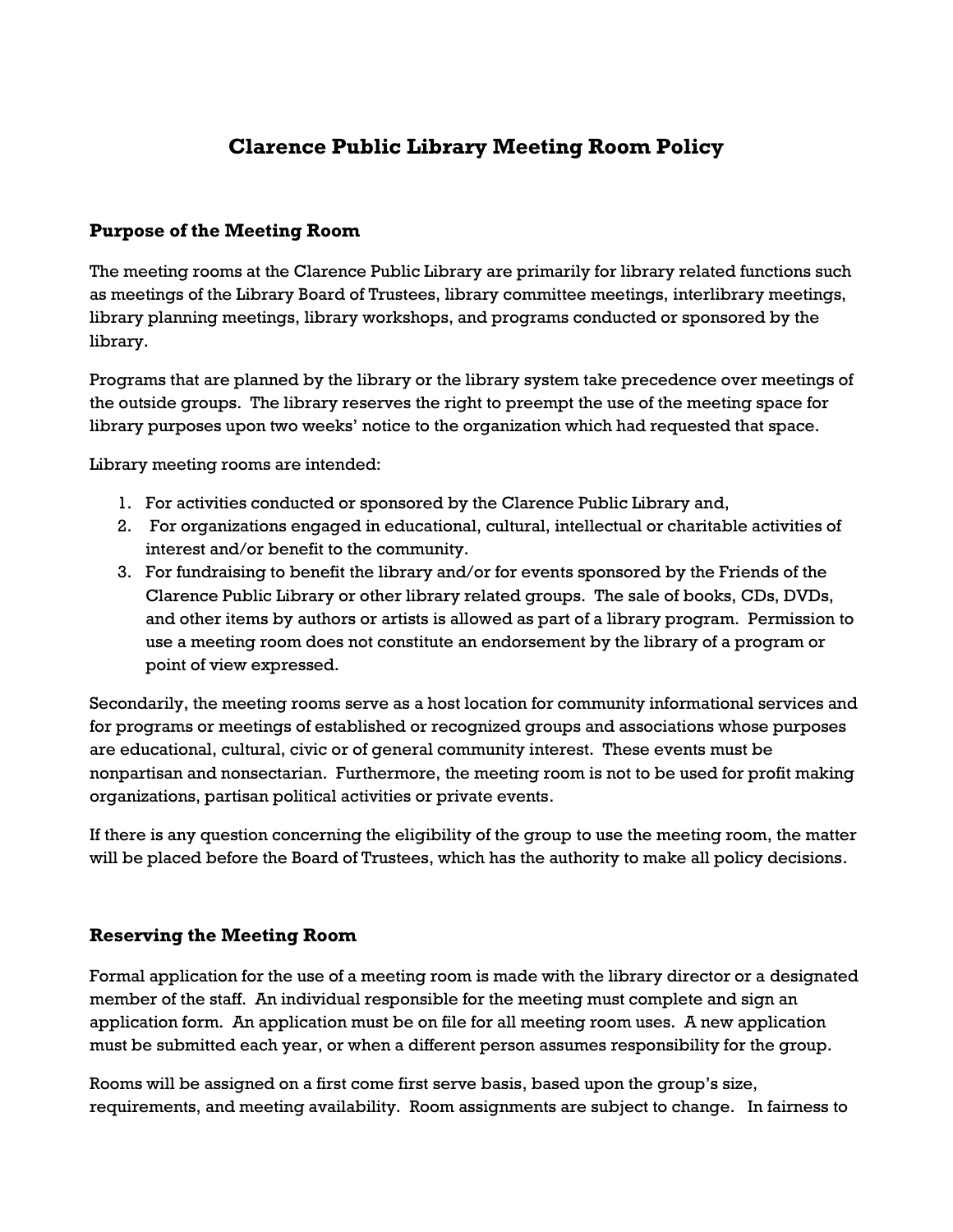the many groups requesting use of the meeting rooms, reservations will not be taken more than three months in advance except at the discretion of the director or designee.

## **Meeting Room Rules of Use**

- 1. All meetings must be open to the public.
- 2. No admission fee or required donation shall be charged.
- 3. No products, services or memberships may be advertised, solicited or sold. Library premises may not be used to promote any specific agency.
- 4. Meeting rooms are available only during the library's normal hours of operation.
- 5. The applicant must check in and out with a staff member.
- 6. The applicant must inform the library in advance of a cancellation or any changes in set up or other requirements.
- 7. Programs should be planned so that the meeting space will be vacated 15 minutes before closing time.
- 8. Meetings must be conducted so they do not disturb library operations. The applicant is responsible for managing orderly behavior of all attendees. Adult supervision is required for any group of minors. Applicants and program participants are expected to conform to the Library's Rules of Conduct, copies of which are available upon request.
- 9. Smoking (of any kind) and alcoholic beverages are not permitted. No refreshments may be served without the approval of the library staff.
- 10. Meeting rooms must be left in orderly, clean condition. Tables and chairs must be returned to the positions in which they were found.
- 11. The applicant accepts liability for either damage to library facilities or loss of library property.
- 12. No games of chance may be played.
- 13. The library will provide no storage space and assumes no responsibility for equipment or personal articles belonging to applicants or their guests. Library personnel will not move or rearrange heavy equipment.
- 14. All publicity is the responsibility of the applicant and must clearly identify the sponsoring organization. The location of the library may be publicized, but the library telephone number may not be placed on publicity, as the library is not a source of information concerning the event. Neither the name nor the address of the library may be used as the official address or the headquarters of an organization. No deliveries are to be made unless someone is present to accept them.
- 15. The Clarence library does not discriminate on the basis of disability in any of its programs and services. It is the responsibility of the organization using the meeting room to provide reasonable accommodations for person with disabilities (e.g. assistive listening devices, interpreters, etc., when and if possible) as required by the Americans with Disabilities Act.
- 16. Library personnel must have free access to the meeting rooms at all times. The library retains the right to monitor all meetings conducted on the premises to ensure compliance with its regulations.
- 17. Meeting rooms are video monitored for everyone's safety and protection.
- 18. Attendees must follow all health and safety protocols in place at the time of the event.